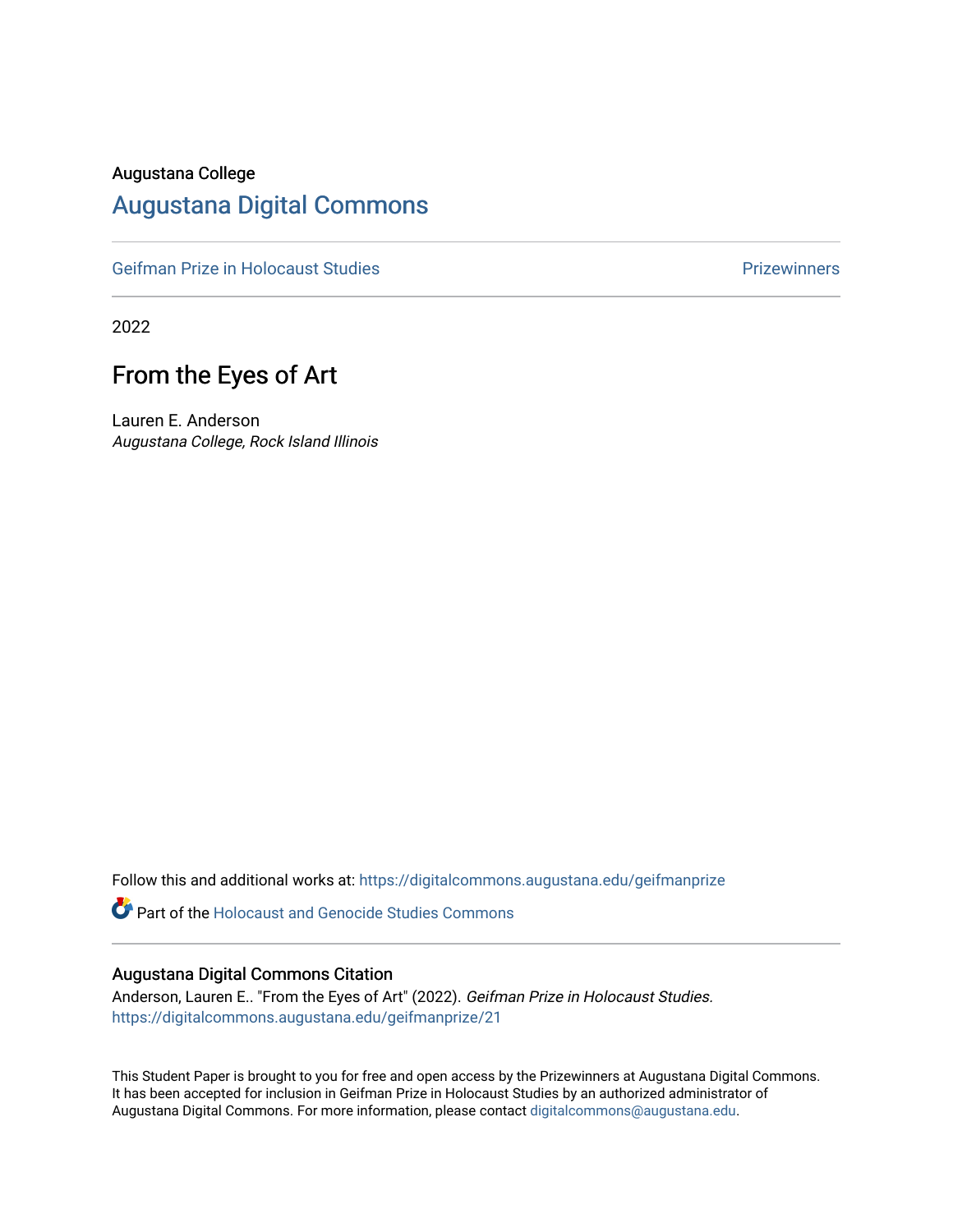## **From the Eyes of Art**

By: Lauren Anderson

I began as a blank canvas but transformed into a collection of meticulously carefree paint strokes. As the product of an Expressionist, I do not look real, but what I represent could not be more authentic. My creator was a young Jewish man, fresh out of the Académie Colarossi, living in a lavish apartment in the heart of Vienna. I was the first work of art he created there, and he continued to make several other masterpieces over the years. From my perch on the wall, I watched him fall in love with a stunning woman, marry her, and welcome a baby boy into this world. The child grew into a bright man, quickly taking after his father's artistic interests. What once was a quiet apartment was now a full, loving home; it was an environment that a piece of art could never encapsulate. However, my rosy view soon grayed as nervous conversations between my creator and his wife arose.

Instead of playing jazz, the radio spurted out the news about an *Anschluss*. Raucous crowds gathered in the streets, chanting "*Heil Hitler!*" My creator's family was petrified, and I sensed their urgency to escape. Suitcases were strewn across the living room as the mother folded clothes and linens. Even family heirlooms were gathered, and I wondered if they would move me from my trusty spot on the wall. Their preparation to flee was useless, however, as a forceful knock on the door sounded in the middle of the night. Reluctant footsteps followed, and my creator, as delicately as he had painted me, turned the doorknob. Three beastly looking *Schutzstaffel* officers awaited, practically foaming at the mouth. "*Juden*?" they asked, but everyone knew it was not a question. A reluctant nod from the family members ensued, and the officers lurched forward, grabbing them by their collars. The woman screamed while her son shushed her. This scuffle seemed to last for hours until everyone was finally out the door.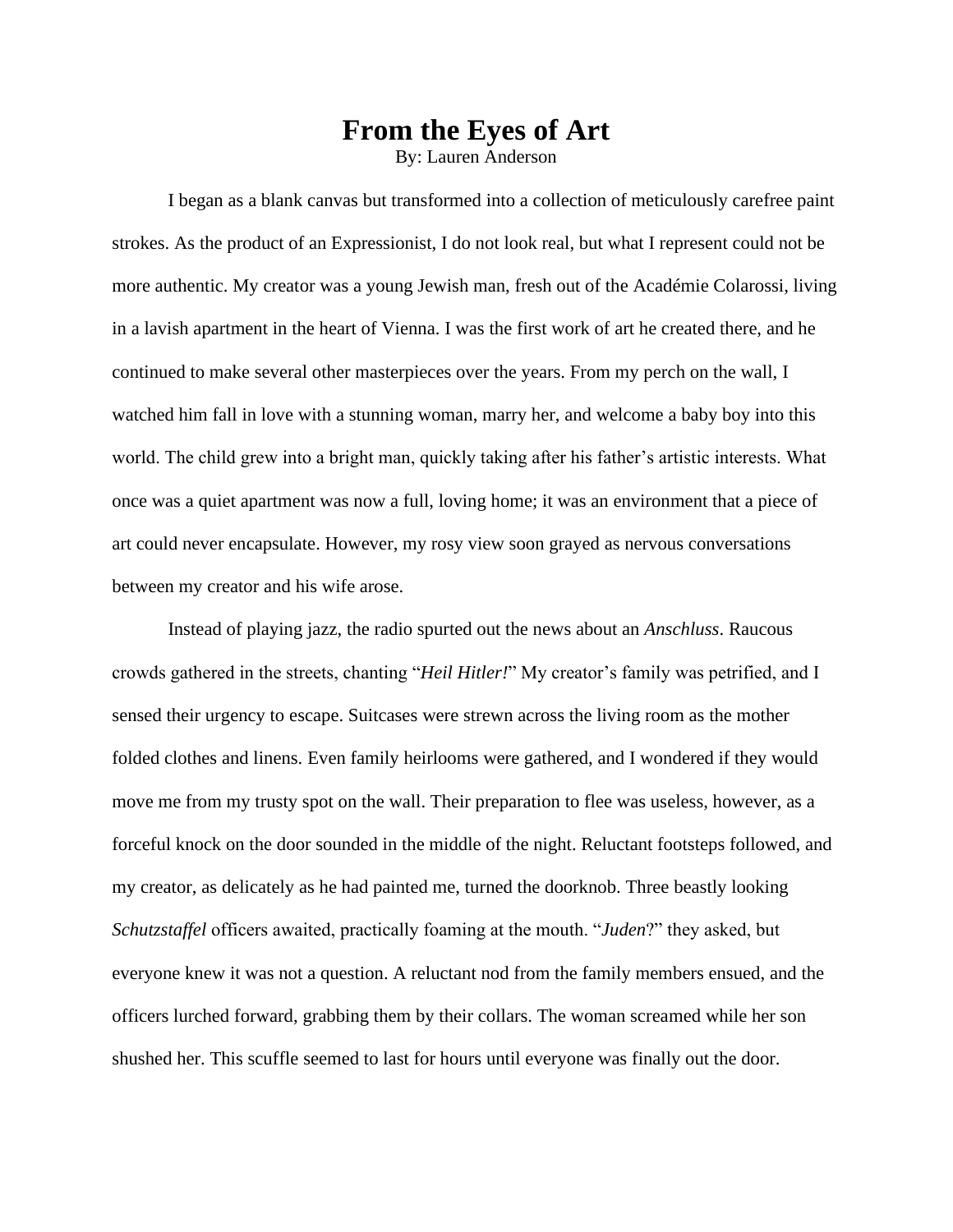No one came back that night, or the next day, and I had a gut-wrenching feeling they were never going to. When the door finally opened, decorated officials walked in, smoking cigars and chuckling. They began rummaging through my family's belongings, snatching jewelry for their wives. One officer spotted me and sauntered over. Inches from the canvas, he growled, "*Entartete kunst*." Degenerate Art? How am I degenerate? I am not the one who invaded and looted an innocent family's home. With a quick glance over his shoulder, the officer slipped me under his arm. Eventually, he tossed me into a dark room illuminated by a single candle. The SS officer cleared off a space on the wall across from the window, mumbling something about using me to fuel his hatred for the Jews. He said I was ugly and peculiar  $\frac{a}{a}$ perfect display for how disgusting the Jews were. Despite how terrible his remarks were, they were nothing compared to my dread of what the window would reveal once the sun rose.

Thick smoke billowed into the air, accompanied by the melody of sirens and gunshots. There were miles of brick buildings and wire fences, and moping between them were ghastly figures. They were prisoners, hunched over in pain, hurrying to the courtyard where they stood at attention. Officers circled them like sharks pursuing their prey. One by one, they called out numbers as an official scanned the rows with a checklist in hand. When the prisoners were dismissed, they scurried away as the SS laughed at their pitiful appearance. Why Jews? Surely my creator's family did nothing terrible enough to end up here. How could anyone have so much malice for so many people?

The prisoners continued about their day, children huddled together while adults pushed wheelbarrows and dug pits. If they moved too slowly, they were beaten or shot. The SS officer returned to his office toward sundown, papers in hand and cigar in mouth. He cracked open the window, which released an unfathomable smell. It immediately struck me. The smoke was not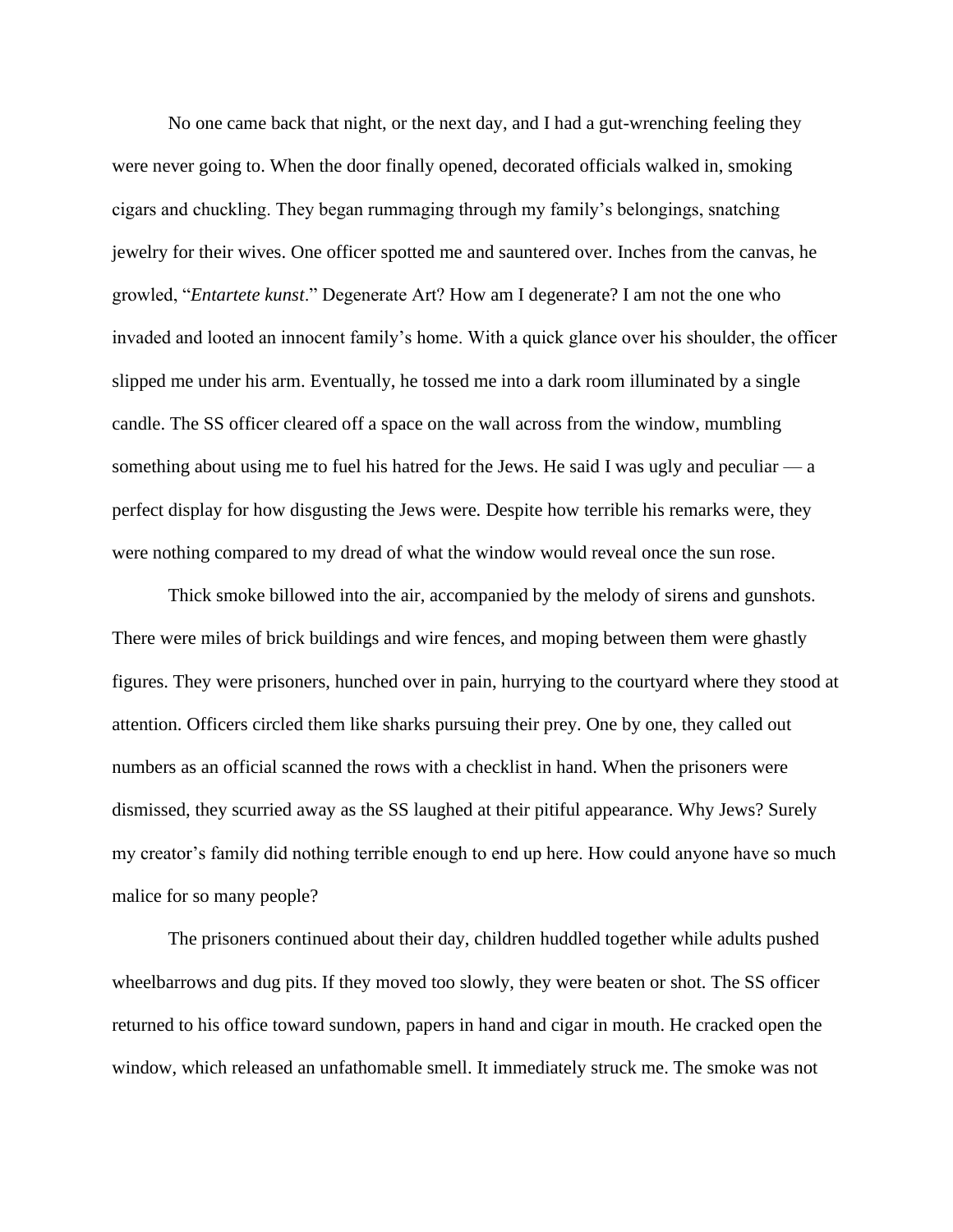from fires; it was from a crematorium. These abominable officers were murdering and burning the Jews. They filled the wheelbarrows with limp, dead bodies and the pits were just mass graves for when the crematorium was full. I was disgusted and did not want to see any more, but I had no choice.

I watched the skeleton-like prisoners follow the same daily regime in the rain and snow. These frail figures looked so helpless, while the SS could not have looked more satisfied. I prayed none of the prisoners were my creator or his family, well aware they were probably out there somewhere. If they were here, I doubt I would have been able to recognize them. The prisoners were shadows of their original selves. The only part remaining were their souls, and even those were withering away. After roll call one morning, the officers made an unusual announcement. The prisoners were to march to a neighboring camp overnight and anyone unwell enough to make the trip would be left behind to perish. The officer burst through the office door, frantically gathering his belongings and shredding paperwork. He sprinted back out, forgetting about me. At nightfall, the prisoners lined up, many of them in rags for clothes and some with nothing on their feet. I had a feeling many of them would not make it through the night.

The next morning, shouting filled the air like usual, but the voices spoke a foreign language. Soldiers swarmed the courtyard, but instead of harming the remaining prisoners, they were helping them. The camp was liberated. I saw something in the prisoners that I had not seen since I was in my family's possession — hope. They were given food, clothes, and medical attention. The soldiers, with great concern, explored the camp. Some went into the buildings, while others filmed the prisoners. Many wept and gagged on the smell of the crematorium. A few of the foreigners broke into the office, rummaging through the officer's desk. Finding